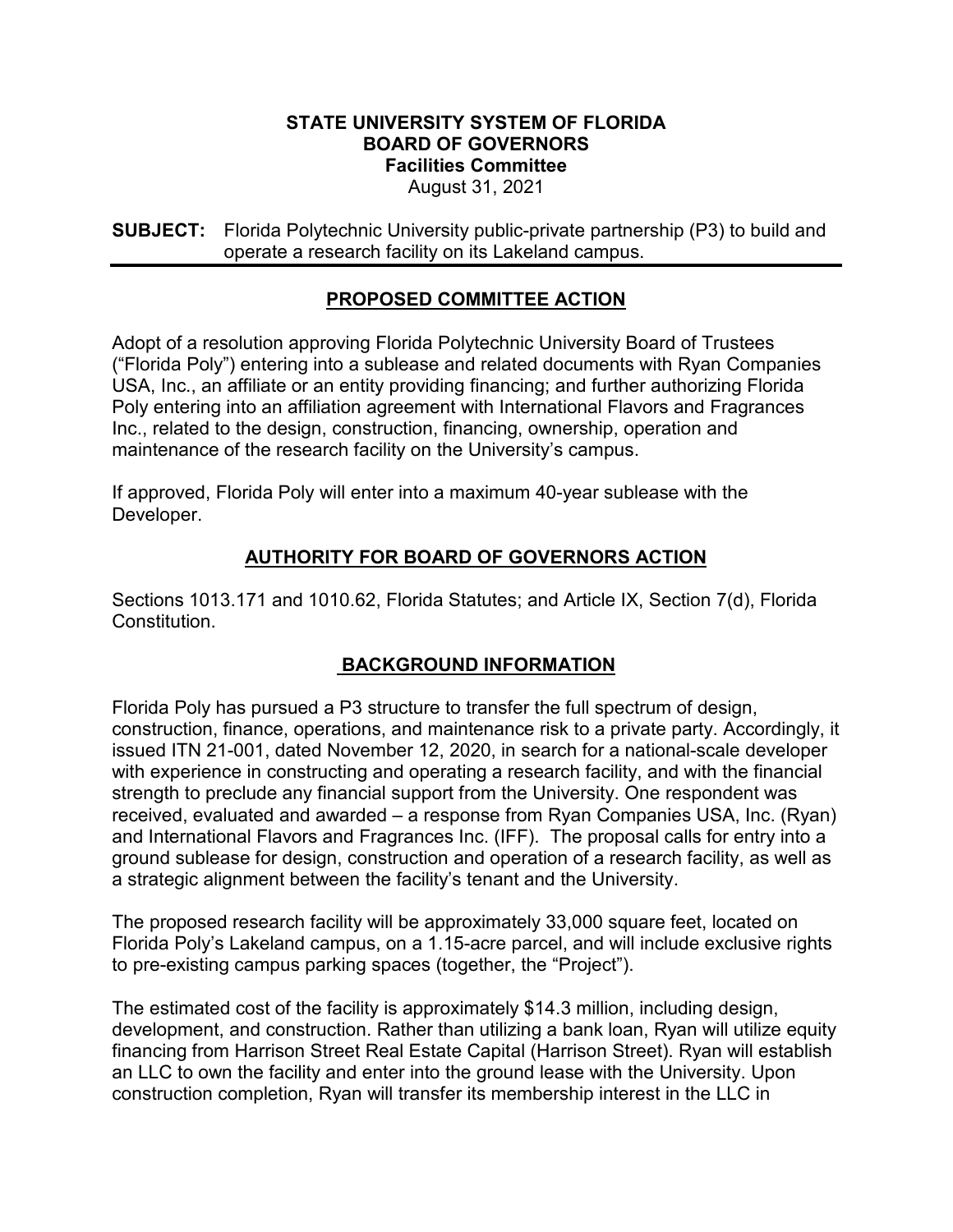exchange for the equity investment from Harrison Street. It is anticipated that Harrison Street will retain Ryan to manage, operate and maintain the facility for the duration of the ground lease.

For use of the land, the LLC, as owner, will pay the University annual rent of \$1 on the ground lease.

IFF will pursue a strategic partnership with Florida Poly due to its unique combination of geographical and technical alignment.

IFF has identified gaps in the essential skills necessary for engineering programs supporting the citrus industry, noting that current citrus related programs at other Florida universities, with whom they partner, only cover the primary industry around citrus, focusing on fruit cultivation, the fresh fruit industry and fruit juice processing. They do not address engineering tasks necessary in the secondary industry linked to further processing and use of by-products. Furthermore, IFF wants to transform its operations through engineering, computer science, and data science, and improve its research using advanced manufacturing processes, data analysis, correlation, machine learning and computer modeling. Florida Poly will provide the faculty and students with the expertise to address these areas.

By virtue of an affiliation agreement, a collaborative partnership with IFF is expected to benefit the University's faculty, students and graduates by:

- a.) Creating additional internship and employment opportunities for Florida Poly students and graduates;
- b.) Fill talent pipeline and technical knowledge gaps in the citrus industry;
- c.) Engage in collaborative or sponsored research with University faculty and staff;
- d.) Enhance IFF's citrus industry innovation and research and development efforts; and,
- e.) Enhance the academic programming of the University.

Overall, the Project will host citrus-related research by IFF in collaboration with the University, which, pursuant to its Affiliation Agreement, is expected to provide nonmonetary benefits to Florida Poly in terms of research, teaching and program development for its data science, computer science and engineering students, as well as career opportunities for its graduates.

The Project is anticipated to be completed Spring 2023.

The University does not expect to require additional state funding as a result of the proposed P3 Project or its partnership with IFF.

The Florida Polytechnic University Board of Trustees approved the Project and the ground sublease at its May 25, 2021, meeting.